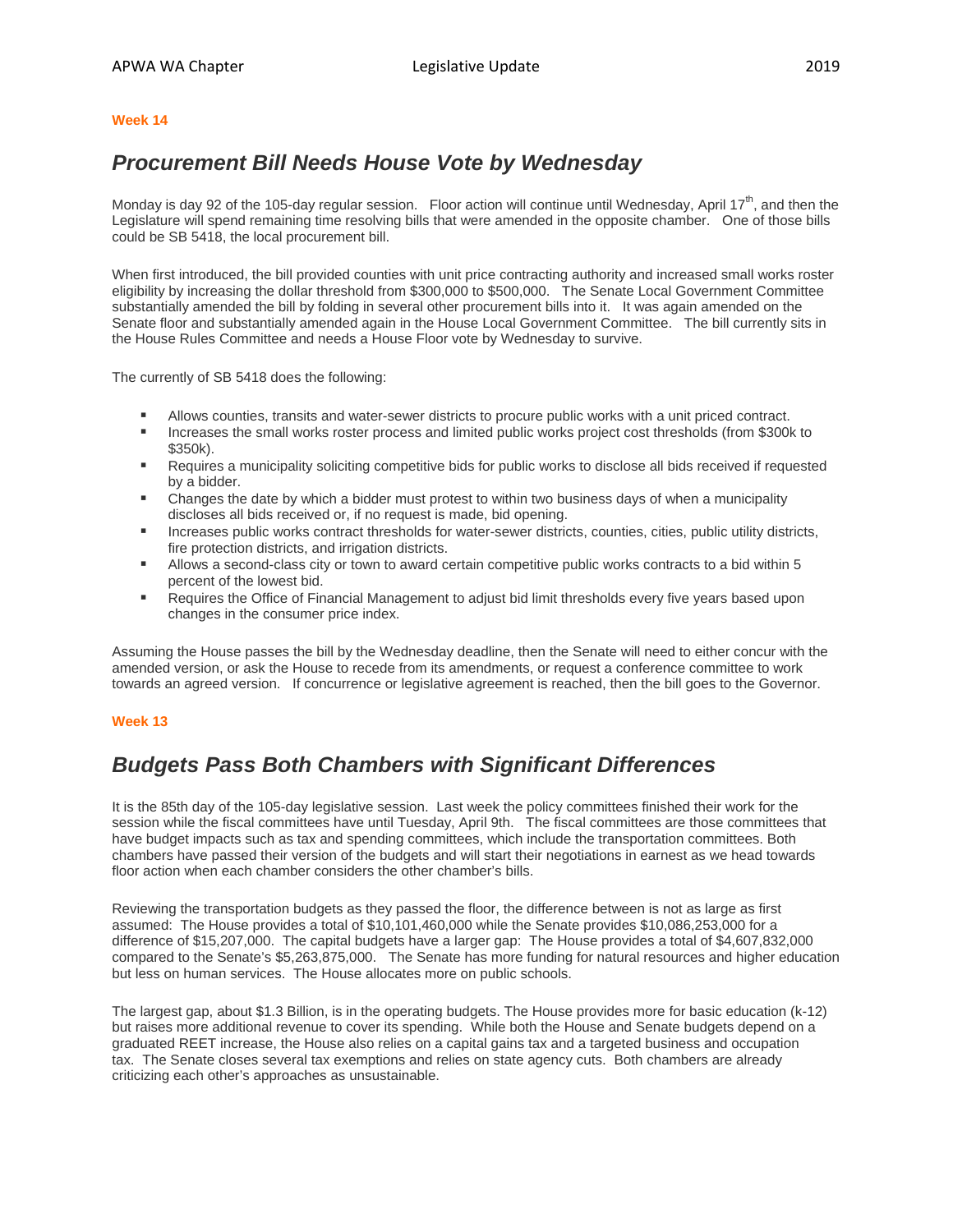Based on these differences, I assume that the capital and transportation budgets will be reconciled before the April 28th session deadline. The operating budget - with its disparate spending, different funding sources and differing priorities - will be a harder to negotiate.

### **Week 12**

# *Focus Turns to Budgets*

We are entering week 12 of the 105-day legislative session. The policy committees have until April  $3^{rd}$  to finish their work and fiscal committees have until April  $9<sup>th</sup>$ . The budget proposals are taking center stage – the House released and passed their operating, capital and transportation last week. The Senate unveiled their proposals as well and held hearings on their operating budget proposal on April 1<sup>st</sup>. The Senate capital and transportation budgets were heard last Thursday. The budget documents can be found here: <http://leap.leg.wa.gov/index.html>

Of particular interest to those involved in public works, is how the House and Senate address the court injunction to replace culverts that create fish passage barriers. They court gave the State until 2030 to replace about \$3.1 billion worth of state culverts. Below is how each chamber addressed the issue:

### **Fish passage barrier removal**:

- Senate Capital Budget: Sec. 1030, page 14: \$205,000,000 to Public Works Board for projects as recommended by the fish passage barrier removal board. This is not new money; rather this appropriation states the Public Works Board "may" spend this on culverts.
- Senate Transportation Budget:
	- \$350,000 for AWC to inventory and assess fish passage barriers associated with city roads.
	- \$1,141,500 for study, with priority for barriers that share the same stream system as state-owned fish passage barriers, to identify, map and assess county-owned barriers that need correction
	- \$3.1 billion for fish passage barrier removal with intent to comply with court injunction by 2030 (assumes passage for a transportation funding package, which is not likely this session).
- House Transportation Budget:
	- \$350,000 for AWC to inventory and assess fish passage barriers associated with city roads.
	- \$1,141,500 for study, with priority for barriers that share the same stream system as state-owned fish passage barriers, to identify, map and assess county-owned barriers that need correction
	- \$131,183,000 to remove state fish passage barriers with intent to comply with court injunction by 2030.
	- **525,000,000 for local fish barrier replacement as ranked by fish passage barrier removal board.**

The House and Senate will negotiate a solution within this framework. It is unlikely local jurisdictions will receive a significant allocation for fish passage barriers beyond the \$25 million set forth in the House Transportation budget.

### **Week 11**

## *The Economic Forecast Predicts Increased Revenues and the Senate's Procurement Bill Moves to a Hearing in the House*

On March 20th, the Economic and Revenue Council (ERFC) released the spring quarterly revenue forecast. The ERFC must release the spring forecast by March 20th in odd numbered years (long sessions) and by February 20th in even numbered years (short sessions).

In the March 20th forecast, Near General Fund-State (NGF-S) revenue for the current 2017-19 biennium is forecasted to increase by \$307 million, bringing the total 2017-19 NGF-S to \$46.106 billion, which is 18.1% more than the 2015-17 biennium. NGF-S revenue for the upcoming 2019-21 biennium is forecasted to increase by \$553 million, bringing the total 2019-21 NGF-S to \$50.555 billion, which is 9.6% higher than the expected 2017-19 biennial revenue.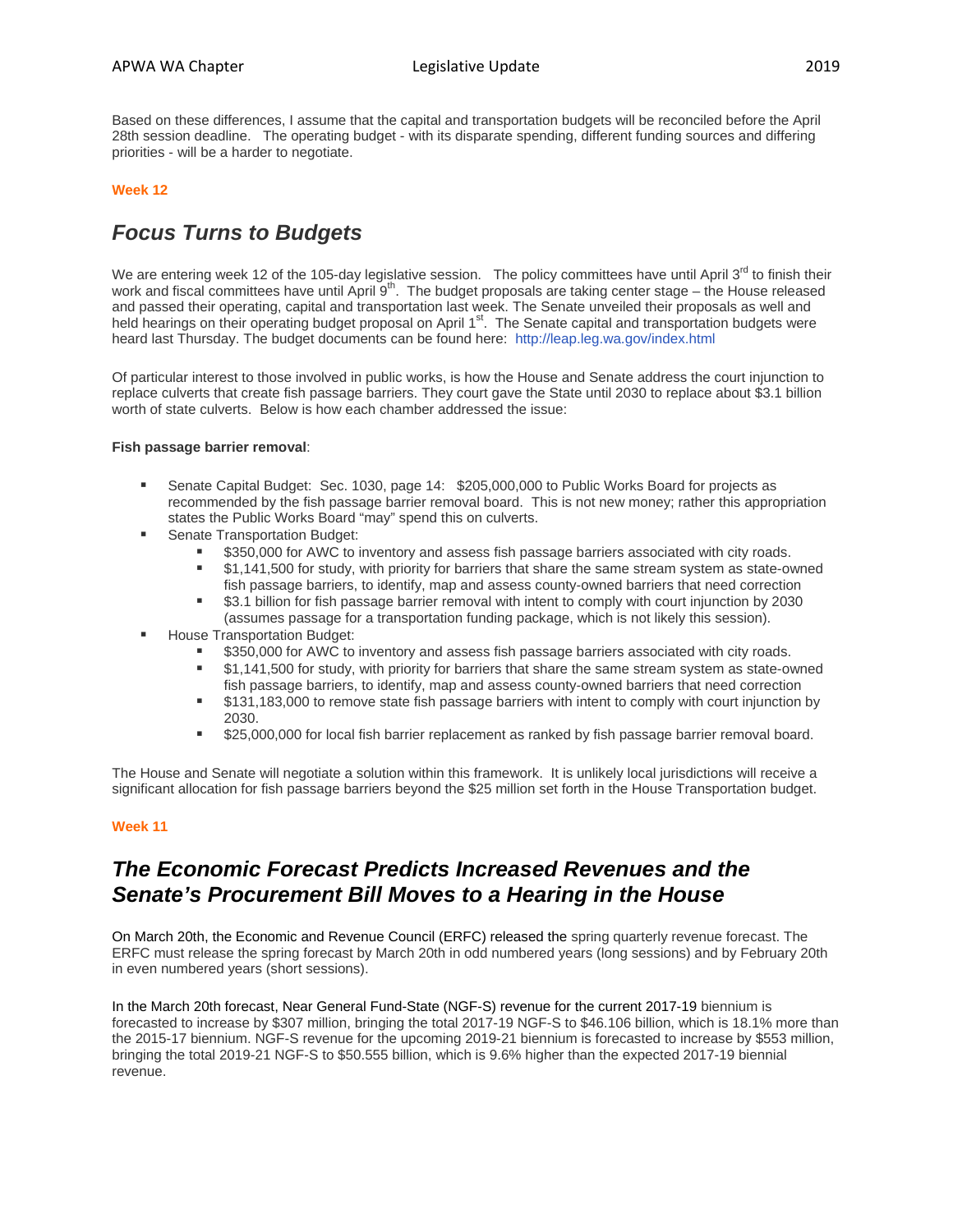Now, that the forecast is public, the House will unveil its budget proposals on March  $25<sup>th</sup>$ , with hearings on the proposals that afternoon. The House will likely vote their budgets out of their chamber by the end of the week. By then, the Senate will make public their budget proposals.

Of particular interest to APWA members, the House Local Government Committee will hear SB 5418 on Tuesday. The current draft of SB 5418 contains the following provisions:

- **Allows counties of any population to create a purchasing department.**
- **If allows counties and water-sewer districts to procure public works with a unit priced contract.**
- **Increases the small works roster process and limited public works project cost thresholds.**
- Requires a municipality soliciting competitive bids for public works to disclose all bids received if requested by a bidder.
- Changes the date by which a bidder must protest to within two business days of when a municipality discloses all bids received or, if no request is made, bid opening. Increases public works contract thresholds for public utility districts, second class cities and towns, first class cities, and fire protection districts.
- Allows a second class city or town to award certain competitive public works contracts to a bid within 5 percent of the lowest bid until July 2022.
- Requires a Capital Projects Advisory Review Board study of local government public works contracting processes by November 1, 2020.
- Expires all provisions in the act on March 31, 2021.

The committee chair, Rep. Pollet, is expected to make changes to the bill in committee.

### **Week 9**

# *2019 Session Mid-Point is Behind Us - Budget Challenges Lie Ahead.*

It's the 57th day of the 105 day legislative session. The House and Senate are cranking out floor votes – sending bills across to the other chamber. They have until next Wednesday, March 13th, to do so; after that they start up the committee process again. Bills that are not tied to the budget and that do not pass out of their chamber of origin are dead.

The state fiscal forecast is likely to occur on March 22nd and the House budget proposals will be unveiled at the end of the month. The Senate will unveil their budget proposals soon thereafter. The House operating budget is expected to rely on new revenue – whether that is a capital gains tax, an escalating real estate excise tax, and perhaps a B & O tax increase of some sort is unknown.

The transportation budget is unlikely to be much of a departure from last biennium's budget. It's likely that bills relating to tolling along I-405, SR 509 and SR 167 will be tied to that budget. One of the unknowns is how the Legislature will address the fish passage barriers litigation. The transportation funding proposal bills (SB 5970, SB 5971, and SB 5972) passed out of the Senate Transportation Committee with mixed votes last week. It remains to be seen whether there is enough bandwidth to consider a transportation funding package when the operating budget may need new revenue.

### **Week 8** *Only a Small Number of Bills Survive Cutoff Dates*

Two bill cutoffs have passed, and the 2019 session is reaching its halfway point. Committee hearings have abated somewhat, and House and Senate floor action will pick up. There are a lot of bills to consider and only two weeks for each chamber to pass their own bills before they transition to considering the bills from the opposite chamber. Here are the primary bills that are still alive that APWA is tracking:

Local Government procurement: HB 1359 and SB 5418 both contain provisions related to unit price contracting and both increase the dollar threshold for small works roster projects. SB 5418 has additional provisions related to a JLARC study and bid challenges.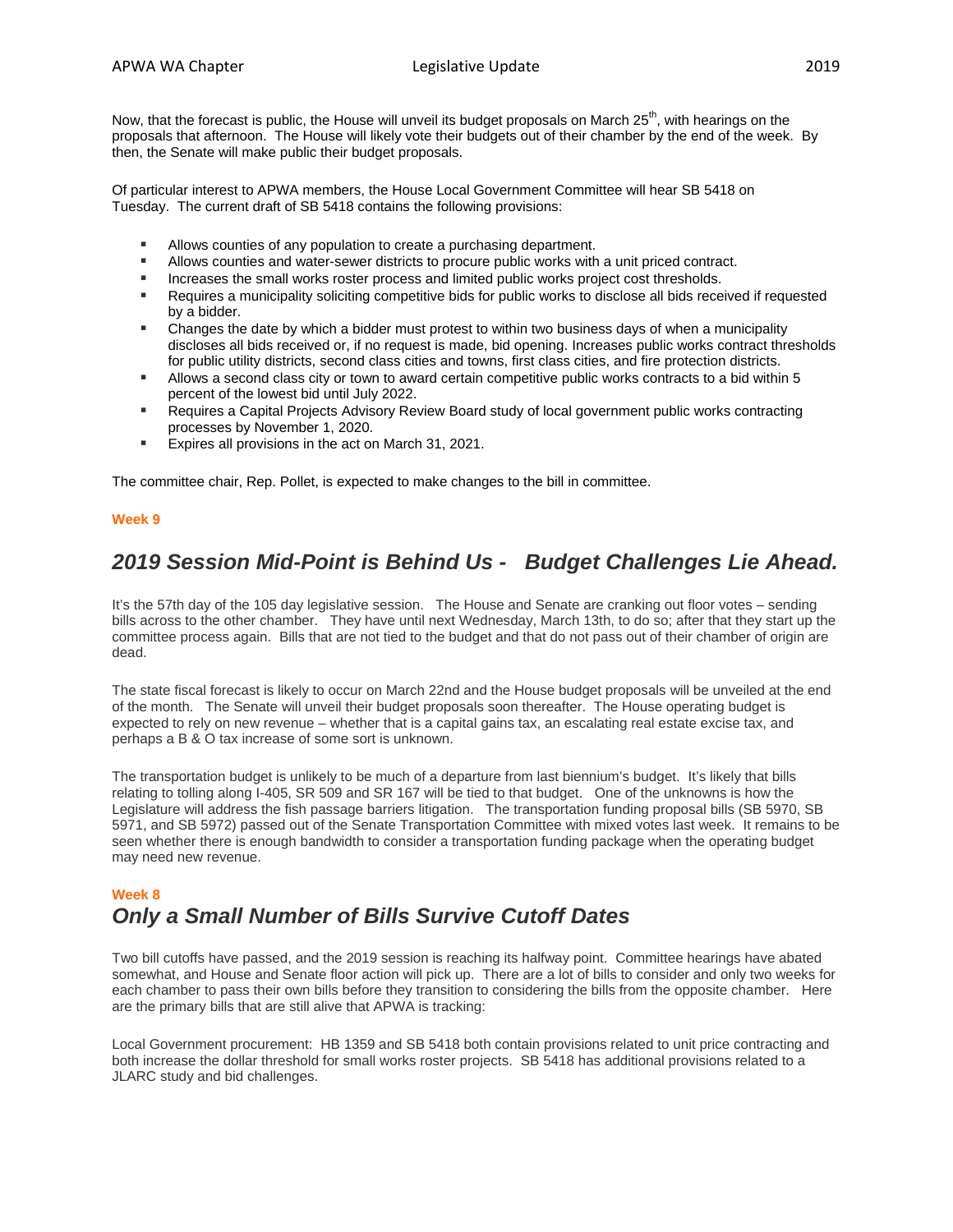Contractor requirements & liability: HB 1395 concerns direct contractor liability for payment of wages and benefits, and SB 5457 requires each prime contract bidder to submit, as part of the bid on public works contracts, the names of the subcontractors.

Transportation funding proposals: On Thursday, the Senate Transportation Committee held a hearing on Sen. Hobbs' transportation funding proposal. SB 5970 contains the bonding provisions; SB 5971 contains the provisions that raise the revenue (e.g., 6 cent gas tax increase, \$15 carbon tax fee) and SB 5972 contains the spending portion of the package.

Regarding those bills that did not survive the bill deadlines, below are several of the notable ones:

HB 1006 – new requirements for locating underground facilities.

HB 1680 – local government infrastructure funding (ends the deposit of 4.1 percent of the Real Estate Excise Tax (REET) into the Education Legacy Trust Account in fiscal year 2019, rather than fiscal year 2020).

SB 5952 – funding local public works through the creation of a state infrastructure bank.

The budgets will likely be unveiled by the end of the month. The House goes first this year and will likely depend on new revenue sources to meet its obligations.

### **Week 7**

## *Focus Shifts to the Budget*

The first bill cutoff came Friday, February 22nd. The Transportation Committees and the other fiscal committees will continue to meet next week, but the policy committees are done until March 14th, when they start considering bills from the other chamber. Next month, much of the focus will turn to the budgets once the March fiscal forecast is released.

Bill introductions have slowed considerably, but not before a large number of bills concerning transportation electrification were introduced and heard. On this bill cutoff day, several of those bills failed in committee but several bills are still moving. Electrification bills that are still moving include:

- HB 1512 which provides incentives to promote electrification of transportation
- SHB 1832, which directs the Joint Transportation Committee to study how Washington Governments can achieve a fully electric vehicle fleet
- HB 2042 which provides a significant number of incentives to advance electric vehicle infrastructure and use
- SSB 5336 (a Governor's request bill) which also provides a number of incentives for use of electric vehicles and clean alternative fuels

The GAC continues to watch a number of procurement bills that are still moving. Some contain provisions that we feel will further complicate public works procurement processes.

On Tuesday, both House and Senate Transportation Committees will hold a hearing on Initiative 976, which pertains to vehicle license fees. This is an initiative to the legislature so the Legislature can either pass it (and it becomes law), pass a substitute version (which would go on the ballot with I-976), or take no action and let I-976 go to the ballot with no competing option. At this point, the latter option is the most likely.

On Thursday, the committee will hear the bills associated with Sen. Hobbs' transportation funding proposal:

- SB 5970 relating to transportation bonds,
- SB 5971 relating to revenue and transportation funding
- SB 5972 relating to additional transportation funding.